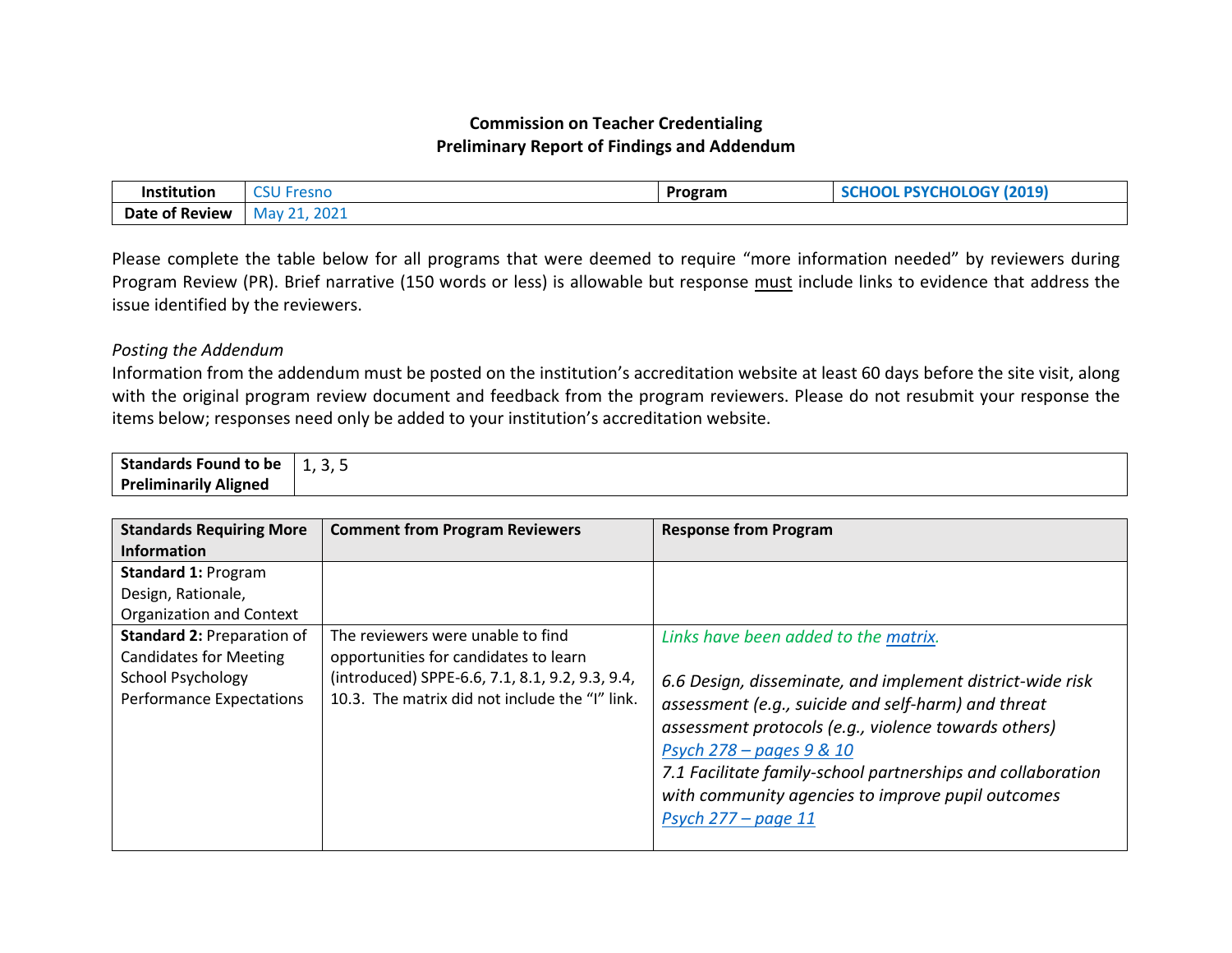| <b>Standards Requiring More</b>  | <b>Comment from Program Reviewers</b>                                            | <b>Response from Program</b>                                   |
|----------------------------------|----------------------------------------------------------------------------------|----------------------------------------------------------------|
| Information                      |                                                                                  |                                                                |
|                                  |                                                                                  | 8.1 Conduct assessments with attention to culture,             |
|                                  |                                                                                  | language, and all aspects of human diversity.                  |
|                                  |                                                                                  | Psych 284 – pages 9 & 10                                       |
|                                  |                                                                                  | 9.2 Select, interpret and apply assessment results as they     |
|                                  |                                                                                  | relate to instructional practices.                             |
|                                  |                                                                                  | Psych 286 - page 9                                             |
|                                  |                                                                                  | 9.3 Demonstrate application of appropriate statistical         |
|                                  |                                                                                  | principles and research designs to interpret assessment        |
|                                  |                                                                                  | data, develop interventions, and evaluate programs to          |
|                                  |                                                                                  | improve student achievement and classroom performance.         |
|                                  |                                                                                  | Psych $244A - page 5$                                          |
|                                  |                                                                                  | 9.4 Use various techniques and technology resources for        |
|                                  |                                                                                  | data collection and interpretation to identify appropriate     |
|                                  |                                                                                  | academic and behavioral interventions for all pupils.          |
|                                  |                                                                                  | Psych 286 – page 9; Psych 288 – page 9                         |
|                                  |                                                                                  | 10.3 Demonstrate professional disposition (behavior and        |
|                                  |                                                                                  | attitude), responsibility, adaptability, initiative, and self- |
|                                  |                                                                                  | care.                                                          |
|                                  |                                                                                  | Psych 287-1 Fall - page 9                                      |
| Standard 3: Monitoring,          |                                                                                  |                                                                |
| Supporting, and Assessing        |                                                                                  |                                                                |
| <b>Candidate Progress Toward</b> |                                                                                  |                                                                |
| <b>Meeting Credential</b>        |                                                                                  |                                                                |
| Requirements                     |                                                                                  |                                                                |
| <b>Standard 4: Clinical</b>      | The reviewers could not find evidence of                                         | The information below was added to the Clinical Practice       |
| Practice                         | requirements used in selection of site                                           | Handbook:                                                      |
|                                  | supervisors: Qualifications and Training of                                      |                                                                |
|                                  | Site Supervisors-The program assigns                                             | The Program Coordinator places students on practicum           |
|                                  | qualified practicum supervisors.                                                 | each semester of the first two years in the program; sites     |
|                                  | Qualifications for practicum supervisors<br>must include but are not limited to: | will rotate for each of the four semesters. Students receive   |
|                                  |                                                                                  | field supervision from their assigned local school             |